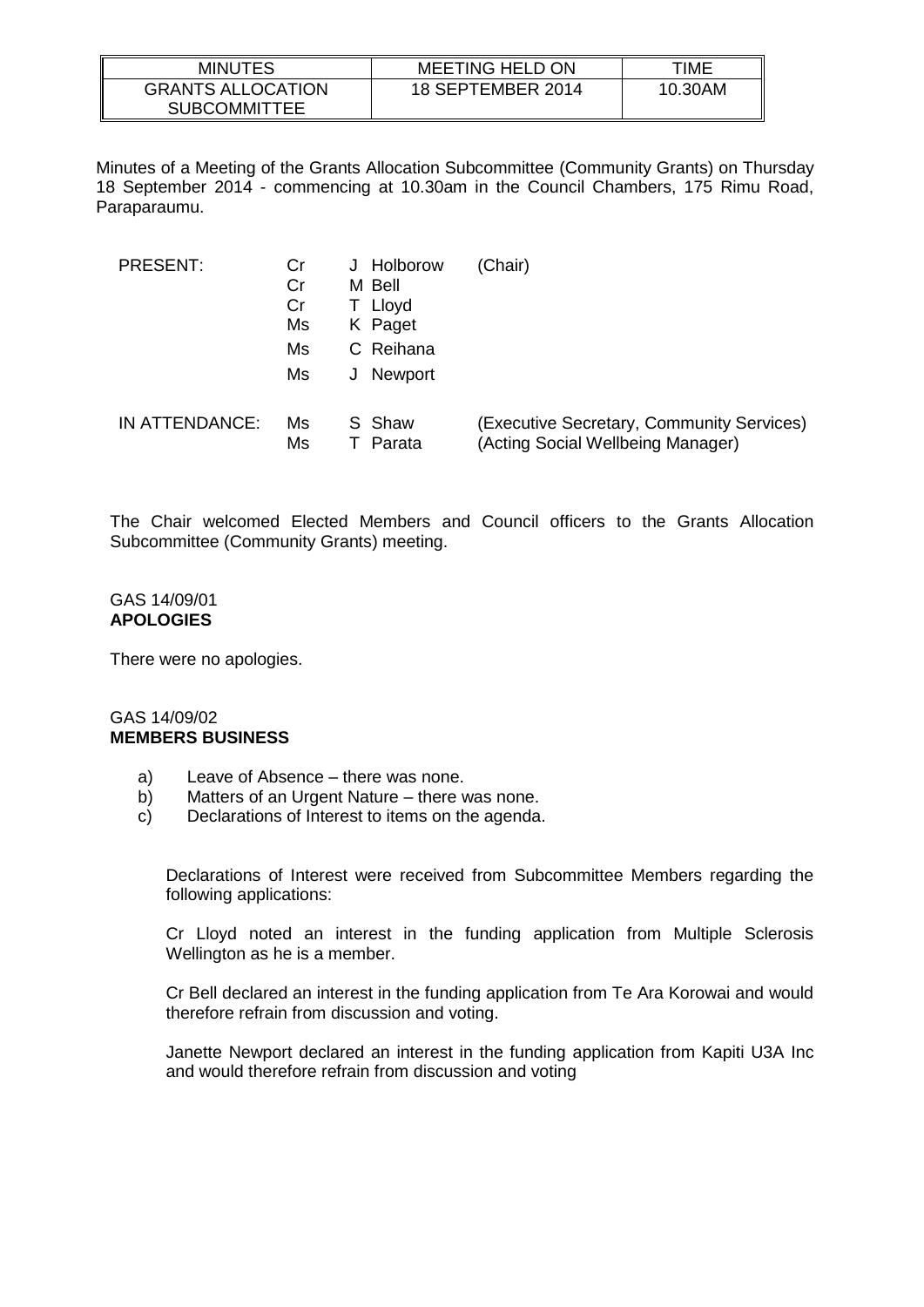| <b>MINUTES</b>                                  | <b>MEETING HELD ON</b> | TIME    |
|-------------------------------------------------|------------------------|---------|
| <b>GRANTS ALLOCATION</b><br><b>SUBCOMMITTEE</b> | 18 SEPTEMBER 2014      | 10.30AM |

#### GAS 14/09/03 **PUBLIC SPEAKING**

- 1. Richard Boyd on behalf of Foster Hope spoke to their application. They are seeking funding to purchase more backpacks to provide to Foster children on the Kapiti Coast.
- 2. Michelle Baker on behalf of Otaki Community Network Forum spoke to their application. They are seeking funding for administration and venue hire.
- 3. Michelle Baker on behalf of the Otaki Women's Health Group spoke to their application. They are seeking funding for administration and advertising.
- 4. Sally Chapman on behalf of Adult Literacy Aotearoa (Kapiti) spoke to their application. They are seeking funding to purchase books for teaching resources and also to purchase brochures to heighten the awareness of the organisation.
- 5. Dermot Whelan on behalf of Age Concern Kapiti Coast Inc spoke to their application. They are seeking funding to produce and distribute a monthly newsletter and also a magazine.
- 6. Hanley Hoffmann on behalf of Waikanae Family History Group spoke to their application. Requesting funds for administration.

*Cr Bell left the meeting at 11.13am* 

- 7. Mike Chase on behalf of the House of Hope Trust spoke to their application. They are seeking funding to assist with operational costs.
- 8. Sylvia Irwin on behalf of Averno Retreat Trust spoke to their application. They are seeking funding to assist with administration costs.
- 9. Nigel Heard on behalf of Alzheimers Wellington Inc spoke to their application. They are seeking funding to assist with costs of running the Volunteer Service which includes training costs, mileage claims and a thank you gift.
- 10. Ruth Love on behalf of Raumati Beach School Association spoke to their application. They are seeking funding to assist with costs of running the Christmas Carnival and Santa Parade.
- 11. Yvonna Chrzanowska on behalf of 49 Squadron Air Training Corps (District of Kapiti) spoke to their application. They are seeking funding for First Aid Courses for their new cadets.
- 12. Charlie Holland on behalf of the Hutt Valley Disabled Resources Trust spoke to their application. They are seeking funding for Kapiti Coast Community Summer Taster sessions that they will be running in Kapiti that will lead into the Triability Triathlon Event in March 2015.
- 13. Samara Fraser on behalf of Kapiti Circus Club spoke to their application. They are seeking funding to run workshops in Paraparaumu.

*Cr Bell re-joined the meeting at 11.46am*

- 14. Shirley Ratcliffe on behalf of Kapiti Coast U3A Inc spoke to their application. They are seeking funding to assist with producing course booklets and newsletters.
- 15. Roger Pitchforth on behalf of the Kapiti Coast Workers Educational Assn Inc spoke to their application. They are seeking funding to assist with administration and publicity costs.
- 16. Mary Handcock on behalf of Kapiti Community Foodbank Inc spoke to their application. They are seeking funding to assist with administration costs.
- 17. Helen Cook on behalf of Kapiti Community Patrol spoke to their application. They are seeking funding to assist with the costs of the Community Patrol vehicle.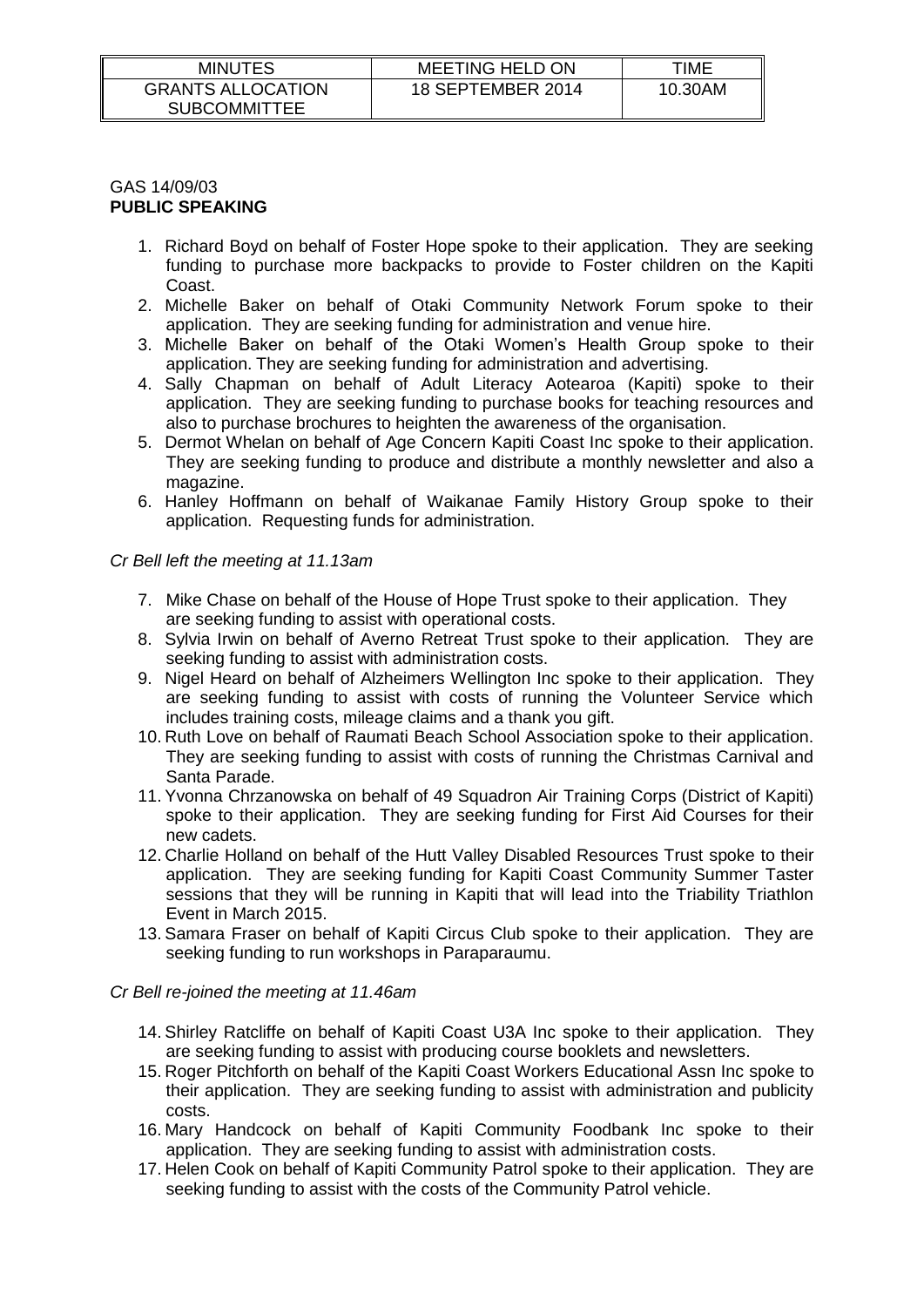| <b>MINUTES</b>           | <b>MEETING HELD ON</b> | TIME    |
|--------------------------|------------------------|---------|
| <b>GRANTS ALLOCATION</b> | 18 SEPTEMBER 2014      | 10.30AM |
| <b>SUBCOMMITTEE</b>      |                        |         |

- 18. Caroline Carver on behalf of the Kapiti Parents Centre spoke to their application. They are seeking funding to assist with the costs of Baby and You classes.
- 19. Catherine Stewart on behalf of Multiple Sclerosis Wellington spoke to their application. They are seeking funding to assist with the costs of running monthly meeting and supporting the field worker.
- 20. Jan Nisbet on behalf of Whareroa Guardians Community Trust Inc spoke to their application. They are seeking funding for A4 placards with information on trees, birds, insects and pests at Whareroa Farm Reserve.
- 21. Jan Nisbet on behalf of Bike in Kapiti Experiences Bike Trust spoke to their application. They are seeking funding to purchase six runner bikes.
- 22. Valdis Plato on behalf of Otaki Menzshed Inc spoke in regards to their application. They are seeking funding to purchase a mitre saw and vacuum cleaner.

*The meeting adjourned at 12.25pm and reconvened at 1.00pm.*

- 23. Mandy Evans on behalf of Parkinsonism Society Kapiti/Horowhenua Inc spoke to their application. They are seeking funding to assist the weekly groups they hold.
- 24. Olive Mihailuf on behalf of Pop in spoke to their grant application. They are seeking funding to assist with hireage of a room for there twice weekly meeting.
- 25. Amanda Reid on behalf of Te Ara Kowhai Inc spoke to their application. They are seeking funding to assist with a Digital Storytelling project.
- 26. Jodi Stevenson on behalf of Te Puna Wai O Kapiti Maori Women's Welfare League spoke to their application. They are seeking funding to attend the Maori Women's Welfare League National Conference in Tauranga.
- 27. Nickie Mouncey on behalf of The Parenting Place Attitude Division spoke to their grant application. They are seeking funding to deliver 13 presentations to Kapiti, Paraparaumu and Otaki Colleges.
- 28. Karen on behalf of Victim Support Kapiti spoke to their grant application. They are seeking funding for training for volunteers and staff and administration costs.
- 29. Terry Poko on behalf of Youth Quest Trust Kapiti spoken to their grant application. They are seeking funding to deliver the programmes they run, these are delivered four times a year.
- 30. Tracey Savage on behalf of West Tararua Timebank spoke to their application. They are seeking funding for administration costs.

GAS 14/09/04 **CONFIRMATION OF MINUTES**

### **MOVED (Bell/Lloyd)**

**That the minutes of the 26 August 2014 (Districtwide Hall Hire Remissions) be confirmed as a true and accurate record**

**CARRIED**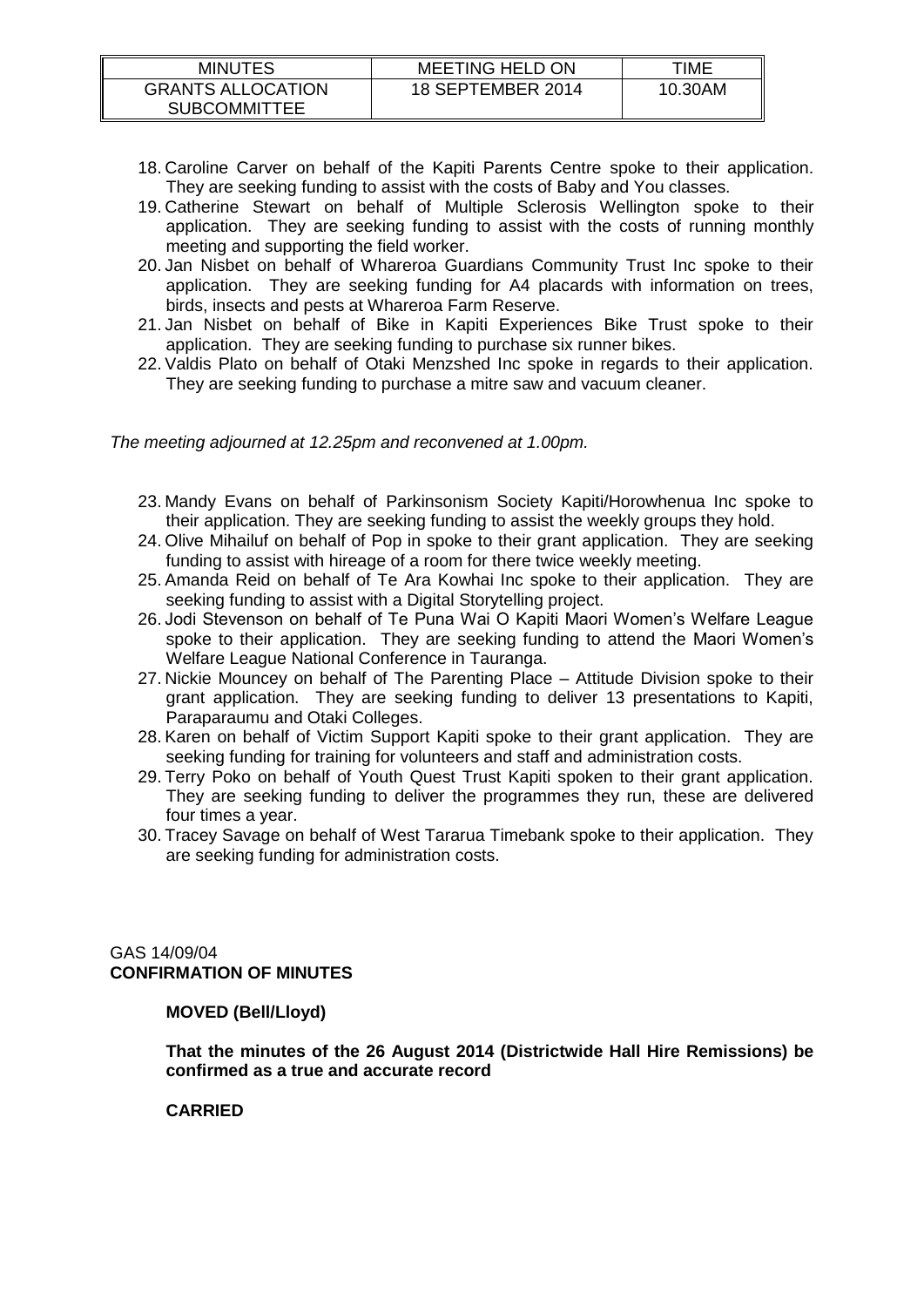| <b>MINUTES</b>                                  | <b>MEETING HELD ON</b> | TIME    |
|-------------------------------------------------|------------------------|---------|
| <b>GRANTS ALLOCATION</b><br><b>SUBCOMMITTEE</b> | 18 SEPTEMBER 2014      | 10.30AM |

## GAS 14/09/05 **COMMUNITY GRANTS SCHEME REPORT (SP-14-1316)**

## **MOVED (Bell/Lloyd)**

**That the Grants Allocation Subcommittee allocates monies to all eligible applications as outlined in the table below:**

| 1              | <b>49 Squadron Air Training Corps</b>        | 1,000.00   |
|----------------|----------------------------------------------|------------|
| $\mathbf{2}$   | <b>Adult Literacy Aoteroa</b>                | 1,000.00   |
| 3              | <b>Age Concern</b>                           | 1,000.00   |
| 4              | <b>Alverno Retreat Trust</b>                 | 500.00     |
| 5              | <b>Alzheimers Wellington</b>                 | 500.00     |
| 6              | <b>Autism New Zealand Inc.</b>               | 1,000.00   |
| $\overline{7}$ | <b>Bike In Kapiti Experiences Bike Trust</b> | Ineligible |
| 8              | <b>Cobwebs Community Trust - Otaki</b>       | 1,000.00   |
| 9              | <b>Foster Hope</b>                           | 1,000.00   |
| 10             | <b>Girl Guiding NZ - Awahanga District</b>   | 1,000.00   |
| 11             | <b>House of Hope Trust</b>                   | 1,000.00   |
| 12             | <b>Hutt Valley Disabled Resources Trust</b>  | 474.00     |
| 13             | <b>Kapiti Circus Club</b>                    | Ineligible |
| 14             | Kapiti Coast U3A Inc.                        | 1,000.00   |
| 15             | Kapiti Coast Workers Educational Asn         | 1,000.00   |
| 16             | Kapiti Coast Foodbank Inc                    | 1,000.00   |
| 17             | <b>Kapiti Coast Community Patrol</b>         | 1,000.00   |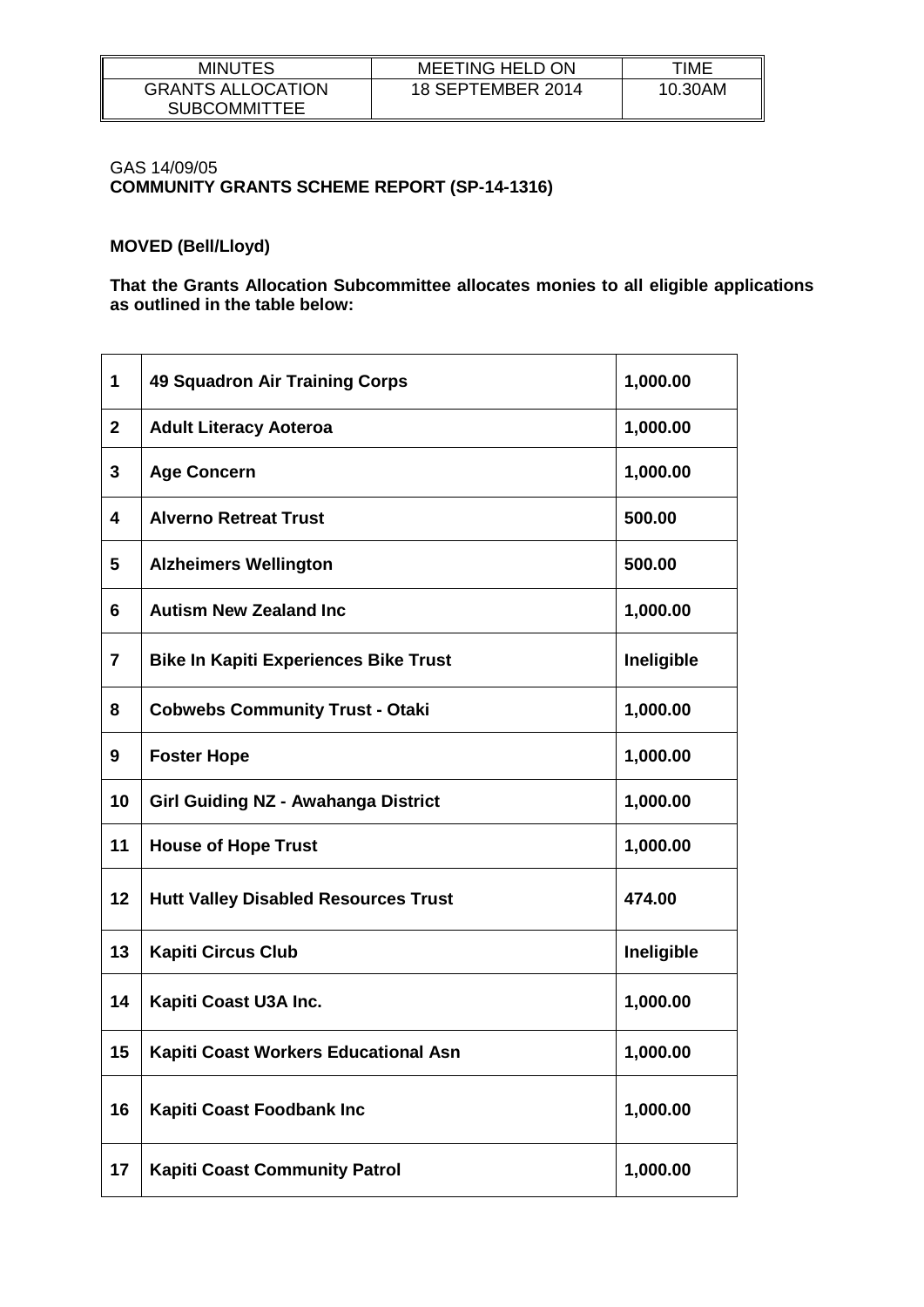| <b>MINUTES</b>                                  | <b>MEETING HELD ON</b> | TIME    |
|-------------------------------------------------|------------------------|---------|
| <b>GRANTS ALLOCATION</b><br><b>SUBCOMMITTEE</b> | 18 SEPTEMBER 2014      | 10.30AM |

| 18 | Kapiti Diabetes NZ Inc                           | Ineligible |
|----|--------------------------------------------------|------------|
| 19 | <b>Kapiti Parents Centre</b>                     | 800.38     |
| 20 | <b>Kapiti Women's Health Collective</b>          | 1,000.00   |
| 21 | <b>Multiple Sclerosis Wellington</b>             | 1,000.00   |
| 22 | <b>Otaki Community Network Forum</b>             | 700.00     |
| 23 | <b>Otaki Menzshed Inc</b>                        | 403.52     |
| 24 | <b>Otaki Primary School</b>                      | 1,000.00   |
| 25 | <b>Otaki Women's Health Group</b>                | 1,000.00   |
| 26 | <b>Paraparaumu Playcentre</b>                    | Ineligible |
| 27 | Parkinsonism Society Kapiti/Horowhenua           | 1,000.00   |
|    |                                                  |            |
| 28 | Pop In                                           | 1,000.00   |
| 29 | <b>Questa Musica Trust</b>                       | Ineligible |
| 30 | <b>Raumati Beach School Association</b>          | 1,000.00   |
| 31 | Te Ara Korowai Inc.                              | 800.00     |
| 32 | Te Puna Wai O Kapiti Maori Womens Welfare League | 600.00     |
| 33 | The Parenting Place - Attitude Division          | 1,000.00   |
| 34 | <b>The Shed Project - Kapiti</b>                 | 1,000.00   |
| 35 | Victim Support - Kapiti                          | 1,000.00   |